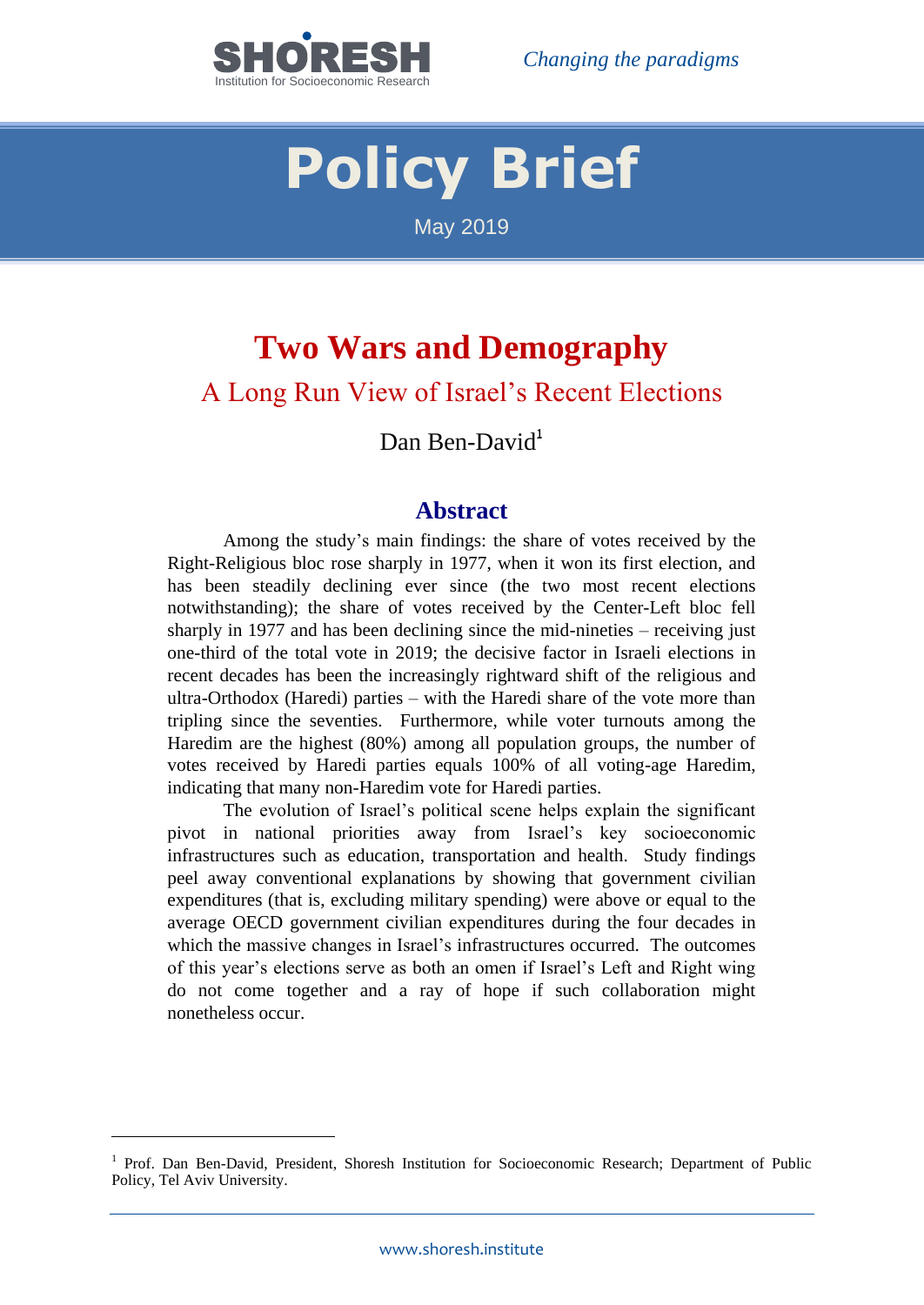

# **The April 2019 elections**

In a country that puts national security concerns above all else in its Knesset elections, three former IDF chiefs-of-staff joined together with Yair Lapid, the leader of a prominent opposition party, Yesh Atid, to establish the new Blue-White party headed by Lt. Gen. (res.) Benny Gantz. This party combined persons with various political leanings spanning the more moderate Left-Right spectrum to create a Center party mounting the first major challenge to Prime Minister Benjamin Netanyahu in a decade. Despite creating history by attaining 35 MKs just a few months after its establishment, this distinctive outcome was matched by the 35 MKs attained by the Likud, in a major improvement over its own performance in recent years.

However, the overall outcome between the major political blocs was much less equal. The religious and Haredi parties, who have become the self-described "natural partners" of the Likud, gave the bloc of Right wing and religious parties 54% of the MKs, locking up yet another government for these parties (Figure 1). The full extent of the gap between the blocks is further obscured by Israel's 3.25% minimum qualifying threshold, which prevented three additional Rightwing/religious parties (with a combined 7.7% of the total votes cast) from entering the Knesset. Had the votes that these parties received not been lost, the right-religious bloc would have actually received several more MKs to cushion its hold on power.



Source: Dan Ben-David, Shoresh Institution and Tel Aviv University Data: Central Bureau of Statistics and Knesset

To gain a more accurate assessment of Israeli voter preferences, the focus in the remainder of this study – unless noted otherwise – will be on actual votes rather than just on the votes received by parties passing the minimum qualifying threshold. Consequently, votes for the remaining two party blocks, ultra-Orthodox (Haredi) Jewish parties and Arab parties, were also not as straightforward as might otherwise seem. While 68.5% of all eligible Israeli voters went to the polls on April 9, 2019, voting rates varied substantially across population groups. 80% of the ultra-Orthodox (Haredi) Jews 18 years old and above turned out to vote while just 49% of similarly aged Arab-Israelis did the same. But the differences did not end there. Likud, gave the bloc of Right wing and<br>
religious particles S4% of the MKs,<br>
the particles particles (Figure 1). The full than  $\frac{33\%}{1000}$  and the vote equality in the standard of the voltage and<br>
minimum qualitying t

The number of votes actually received by the Haredi parties equaled 100% of all voting age Haredim (Figure 2). The implication is that the Haredi parties received considerable support from non-Haredi voters. At the other end of the spectrum, the votes received by the country's Arab parties amounted to just 32% of the Arab-Israeli voting age population, meaning one-third of the Arab voters voted for non-Arab parties. Finally, the combined votes received by the center-left bloc, the right-religious bloc and parties receiving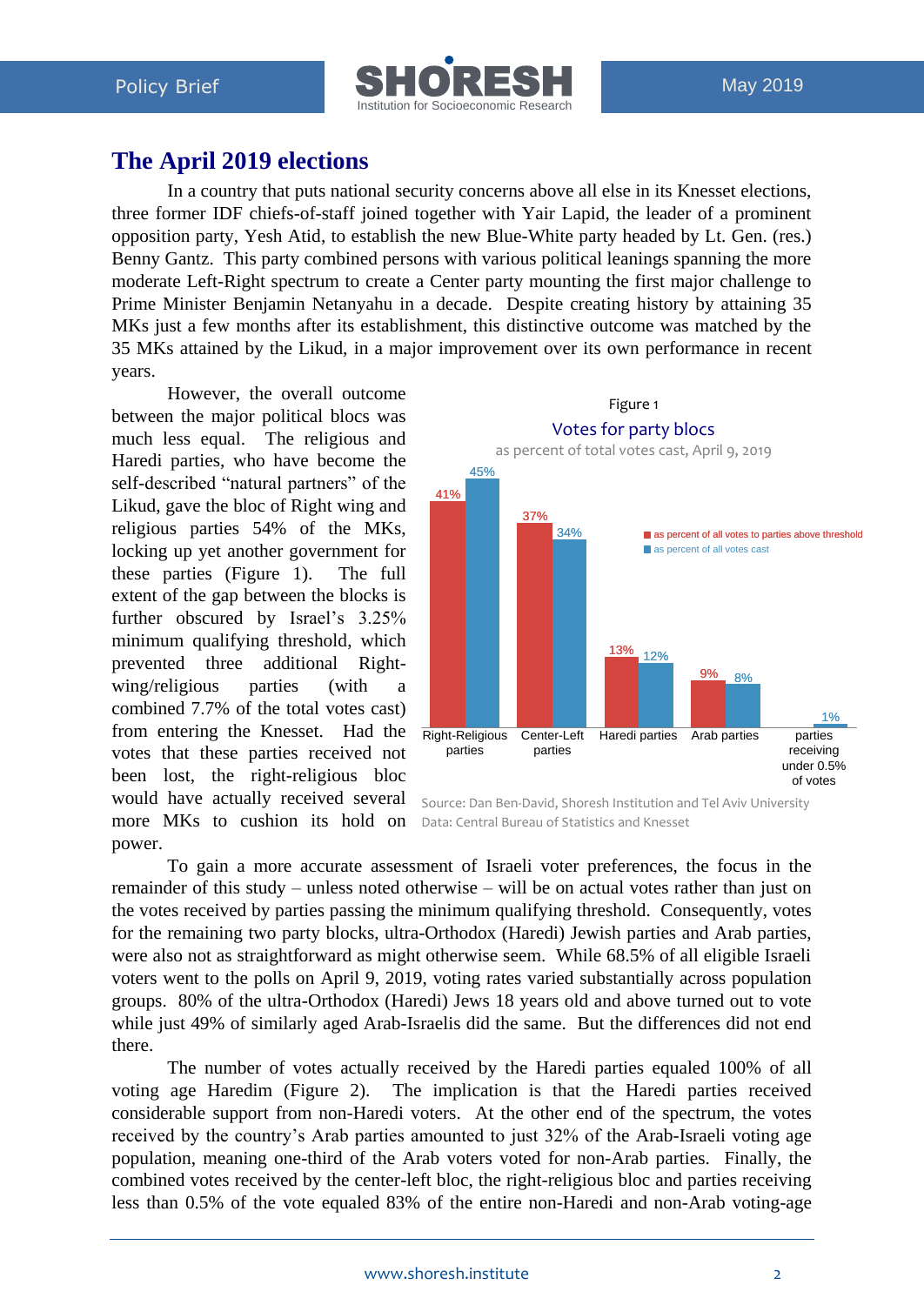

population. Of this 83%, the rightreligious bloc received one-third more votes than did the center-left bloc – a sign of the times.

To get a better sense of the long term political direction that Israel has been headed, consider the following thought experiment. Figure 3 examines the two major political blocs in Israel since the country's first elections, but with a couple of twists. All votes to parties attaining at least 0.5% of the total vote are included here – whether or not the parties surpassed the official minimum qualifying threshold. This experiment also ignores the fact that the "natural partners" of today were not always partners in the past. However, to get a sense how the merger between politics and demography has changed Israel, suppose that the current political mergers had existed in the past as well.

In all of the elections prior to the Yom Kippur War, Israel's centerleft party bloc held a steady and commanding lead over the rightreligious bloc of parties. This lead was actually more pronounced than shown in Figure 3 since the non-Haredi religious party, Mafdal, used to partner with the Labor party. The Yom Kippur War led to a political earthquake with the two blocs attaining near parity. Continuing to partner with the Mafdal religious party for one last time before that party's final swerve rightward, the center-left bloc managed to hold on to power in 1973.

Following their major drop in the seventies, the center-left's share of total votes leveled off before declining further since the early nineties (with a few notable exceptions). In the most recent elections, this bloc – today comprising the Blue-White, Labor and



# Figure 2 Voter turnouts and votes for party blocs<sup>®</sup>

voted in Haredi and Arab towns (respectively).

Source: Dan Ben-David, Shoresh Institution and Tel Aviv University Data: Central Bureau of Statistics, Knesset and IDI

#### Figure 3 Votes for party blocs<sup>\*</sup>

as percent of total votes cast (had recent alignments always occurred)



Source: Dan Ben-David, Shoresh Institution and Tel Aviv University Data: Central Bureau of Statistics, Knesset and IDI

Meretz parties – attained just 34% of all votes cast (Figure 1).

1977 was the year that the Right-Religious bloc gained power for the first time, reaching their all-time zenith with over 50% in that election. But contrary to conventional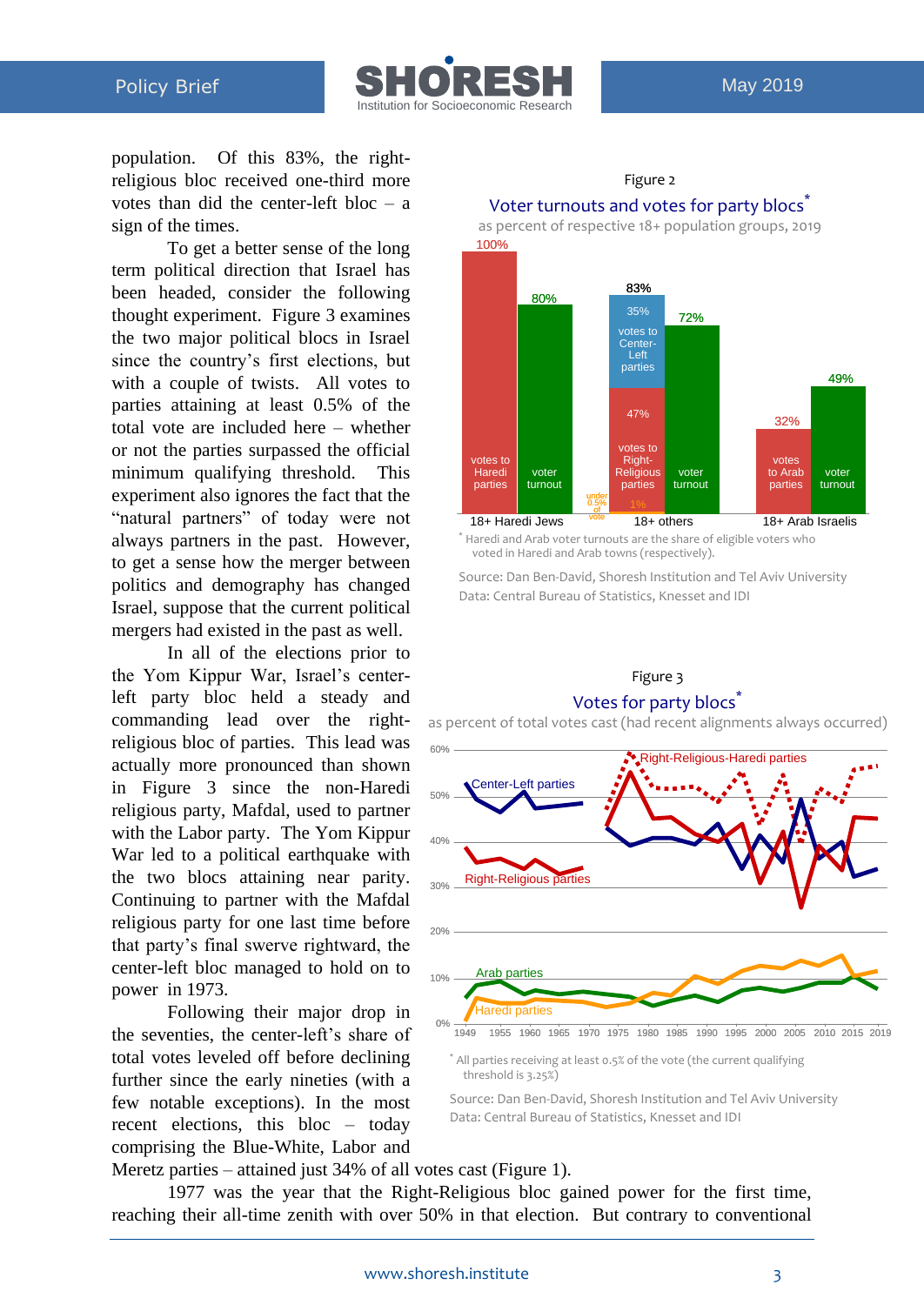

wisdom in Israel, the decline of the Center-Left was not matched by a mirror outcome indicating a rise in the Right-Religious share of the total vote. Instead, the Right-Religious share has been on a multi-decade decline from 1977 until the two most recent elections.

The overall change in Israel's balance of political power since the 1977 elections has been due to the increasingly strong rightward shift of the religious party (Mafdal, used to align with the Labor party prior to the 1977 elections) and its various offshoots – and the rapidly increasing share of the Haredi parties. In a sense, the Haredi parties have become Israel's political king-makers since 1977. A coalition with them is what enables one of the two major blocs to rule Israel. In 1973, when the Haredim were not members of the ruling coalition, they received 3.7% of the total vote. This share grew to 11.7% of the total vote by the recent 2019 elections. The Haredi parties, Agudat Israel and Shas, which had never been members of a ruling coalition prior to 1977 (Shas entered the Knesset for the first time in 1984) have been in government for 39 of the 42 years that have elapsed since 1977.

#### **The way we were, and the pivot we made**

The shifts in the balance of political power cemented a growing shift in national priorities that began after the Six Day War in 1967 and intensified since the 1977 elections. Less than a million people lived in Israel when the country announced its independence in 1948. With the infusion of Holocaust survivors that were finally allowed in after Israel's birth, and the mass immigration of Jews from the Arab countries – including some that declared war on the nascent nation – Israel's population eclipsed the 2 million mark by the late 1950s. During this period, the country had to build the infrastructures that housed and educated the new immigrants and took care of the nation's health needs, while rationing food and having to defend it from attacks by neighbors who continued to deny Israel's existence.

From 1960 until the 1967 Six Day War, the country's population grew by an additional 600,000 people. While this exceptional population growth occurred, Israel managed to find the wherewithal to build the primary infrastructures that catapulted it into the developed world. What made this feat even more extraordinary was the fact that Israel

managed to do all this with government expenditures averaging 29.9% of GDP between 1960 and 1966 (this compares with 39.7% of GDP in 2018). Amplifying the uniqueness of this achievement even further is the fact that it was accomplished with a budget surplus averaging 2.6% of GDP.

Israel entered a recession in 1966, from which it rebounded after the Six-Day War the following year. But that is not the only change that occurred after the war. With the physical enlargement of Israel, government expenditures took off (Figure 4). While living standards – as reflected by GDP per capita – rose by 48% in the years 1967-1972, government expenditures per person skyrocketed by 196% (all in real terms, after discounting inflation).



Source: Dan Ben-David, Shoresh Institution and Tel Aviv University Data: Bank of Israel and Central Bureau of Statistics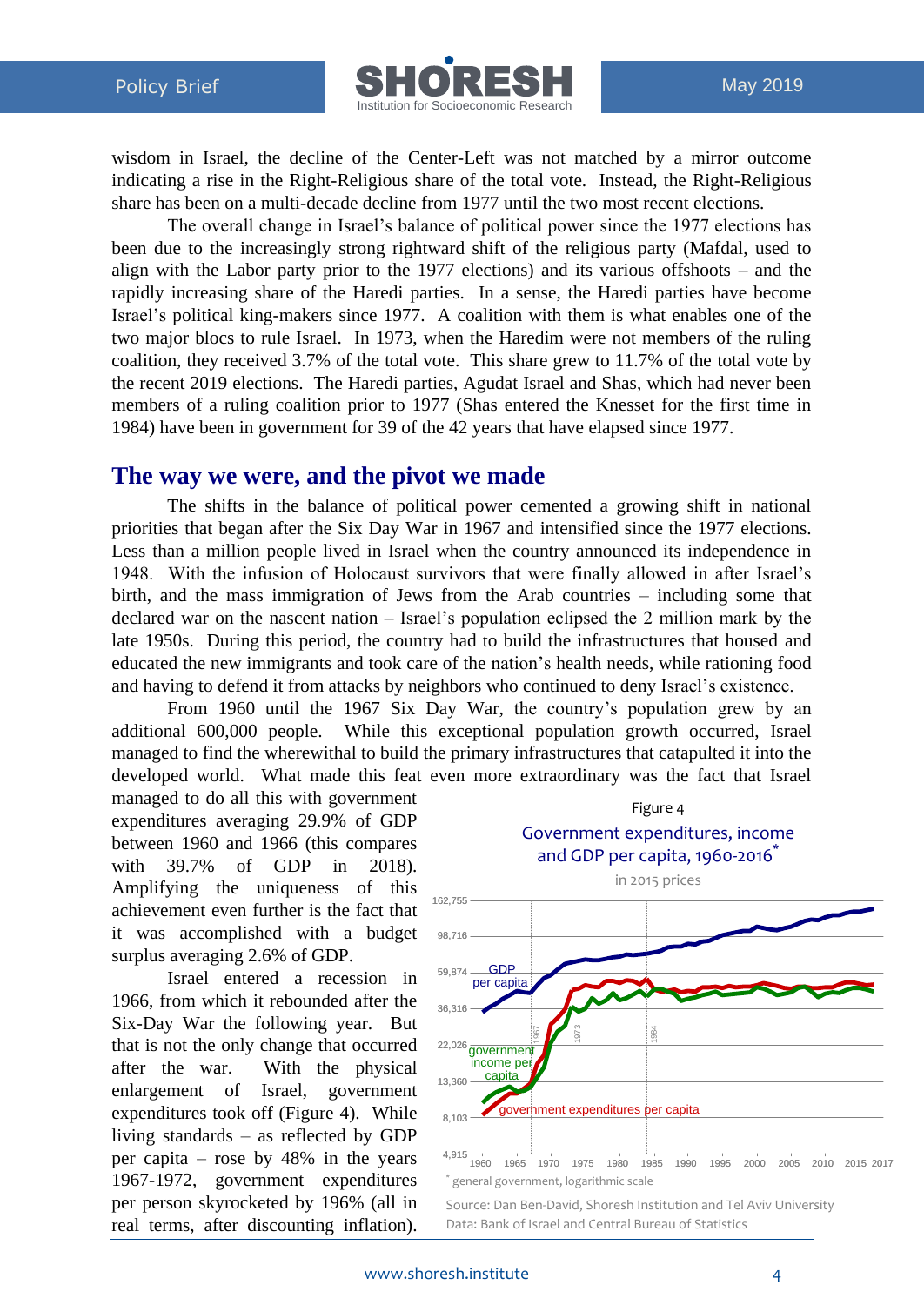

Taxes were raised, with total tax payments per person rising by 144%, but not nearly enough to cover the jump in expenses. The budget surpluses turned into major deficits averaging 10.8% of GDP during the six years following the Six-Day War. The resultant monetary expansion used to pay for the excessive government spending led to a 26% annual inflation rate by 1972.

Then came the surprise attack on Israel in October 1973. The fallout from the Yom Kippur War changed the country forever, with the national elections in 1977 cementing the transformation. National priorities pivoted and the resultant outcomes since then are beyond what most people would have imagined at the time.

The transportation infrastructure was ignored. While Israel had attained parity with the average rate of road congestion in small European countries (Belgium, Denmark, the Netherlands and Switzerland) in 1970, the number of vehicles per kilometer of road in Israel rose by 502% and is today nearly three times the number in those countries (Ben-David, 2019). And this, despite the fact that the number of vehicles per capita in Israel is 40% less than the average in the small European countries.

Israel's schools are among the worst in the developed world (Ben-David and Kimhi, 2017a). Achievements in core curriculum subjects such as mathematics, science and reading place Israel in 24th place out of 25 developed countries (Figure 5). This abysmal result does not even take into account the ultra-Orthodox (Haredi) children, most of whom do not study the material and do not participate in the exams. Non-Haredi Jewish children who did take the exam placed below most developed countries while the scores of Israel's Arabic speakers were below many Third World countries. Their achievements were so low that they scored beneath most predominantly Muslim countries (see insert in Figure 5).

Israel had seven major research universities by the early 1970s. That benchmark was attained while the



Source: Dan Ben-David, Shoresh Institution and Tel Aviv University Data: PISA and Israel's National Authority for Educational

Measurement and Evaluation

number of research faculty per capita rose exponentially to near American levels between 1948 and 1973. The much wealthier and much larger Israel in the subsequent decades has let this number fall steadily – by 60% compared to the mid-seventies (Ben-David and Kimhi, 2017). Though Israel's population has risen by 168% since 1973 and income per person has more than doubled, Israel has not built another Technion, Hebrew University or Tel-Aviv University. Instead, it reduced the total number of research faculty in each of these three institutions by one-fifth.

The much poorer Israel of the first three decades managed to increase the number of hospital beds at the same – phenomenal – population growth rate (Ben-David, 2019). The number of beds per capita remained relatively constant, and high, until 1977. Since that year,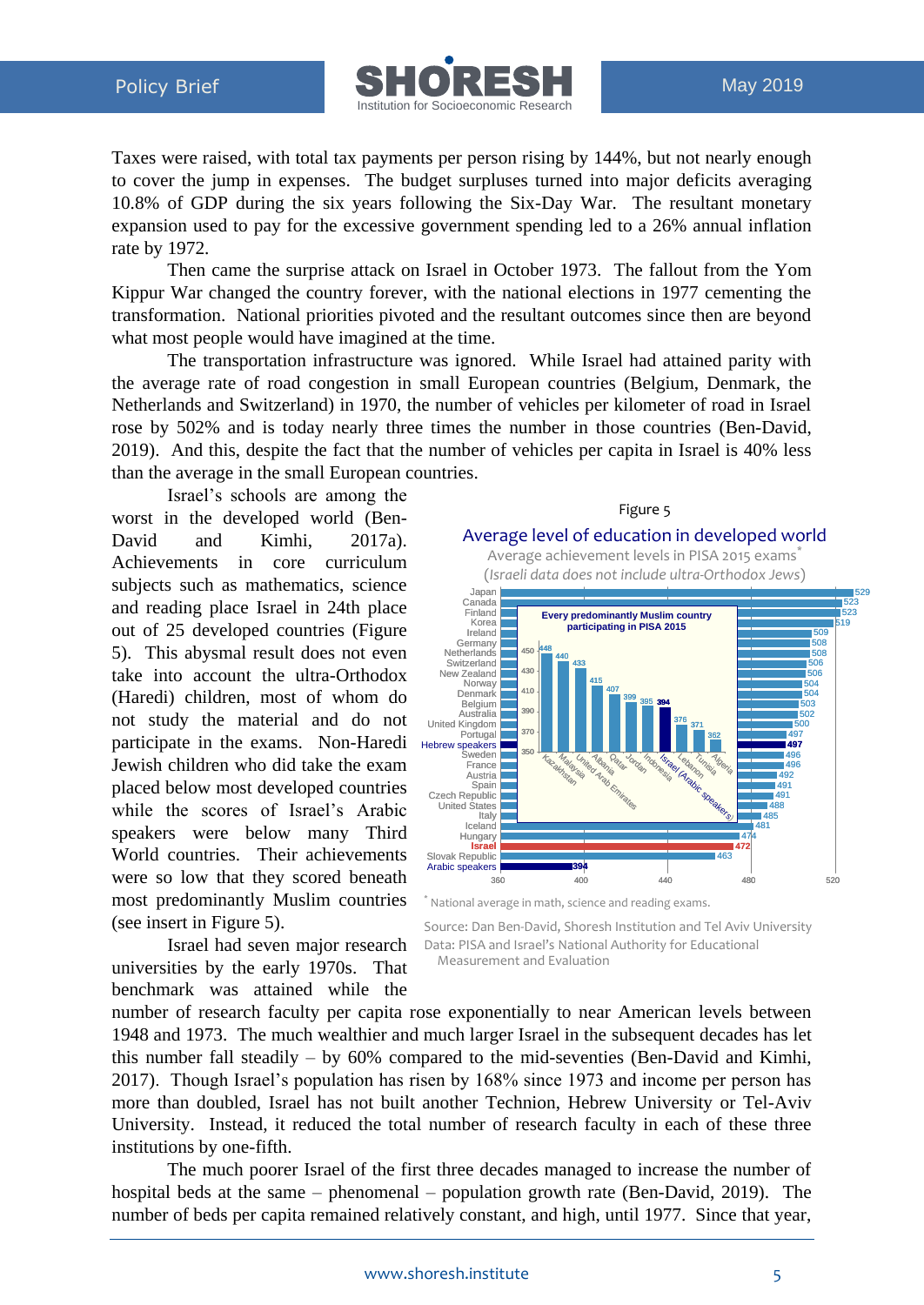

the number of hospital beds per capita has fallen by 45%, bringing Israel to the top of the OECD in terms of hospital occupancy. The congested conditions, lack of sufficient nursing staff and so on have combined to double the share of Israelis dying from infectious diseases over the past two decades. Israeli mortality rates from infectious diseases today are 73% greater than those in the number two OECD country. The number of Israelis dying from infectious diseases each year is 10-12 times the number of persons killed in traffic accidents annually.

Despite repeated claims that the country's high defense spending does not leave sufficient resources for dealing with some of Israel's root socioeconomic challenges, the evidence suggests otherwise. What transpired over the past four decades has been the result of a massive shift in national priorities – from a primary focus on the greater good to predominantly sectoral, business and/or personal interests. Even after deducting defense expenditures and net interest payments, Israel's total civilian expenditures overtook the OECD average after the Six Day War and remained above the OECD until the mid-1980s (Figure 6). From then until the early 2000s, Israel's civilian expenditures roughly equaled the average civilian expenditures in the



Figure 6

OECD. In other words, the shift away from developed world norms in some of the country's key socioeconomic infrastructures occurred while Israel's civilian expenditures where above, and then relatively equal to, the OECD average.

Resources at the national level were not lacking. They were simply diverted elsewhere.

# **The political change**

Creation of the new government in 1977 not only involved the rise of the primarily right-wing Likud party over the largely left-wing Labor party, it also signaled a tectonic shift to the right by Israel's religious Jews. The primary representative of the country's religious non-Haredi Jews, the Mafdal party (which was the forerunner of today's Jewish Home party) moved strongly rightward, away from its long-standing partnership with Labor into an alliance – continuing to this day – with the Likud. Further enabling the Likud's rise to power in 1977 was the decision of the Haredi party, Agudat Israel, to join a government for the first time in history.

Future amalgamations of this Haredi party, representing primarily Ashkenazi Jews, were buttressed by Shas, another major Haredi party representing primarily Sephardi Jews – many of whom had not been raised in an ultra-Orthodox environment. Shas entered the Knesset for the first time in 1984. These Haredi parties, which had never been members of a ruling coalition before 1977, have been in nearly every government since then – during 39 of the 42 years that have elapsed since 1977 – including the few non-Likud governments that were in power during this period.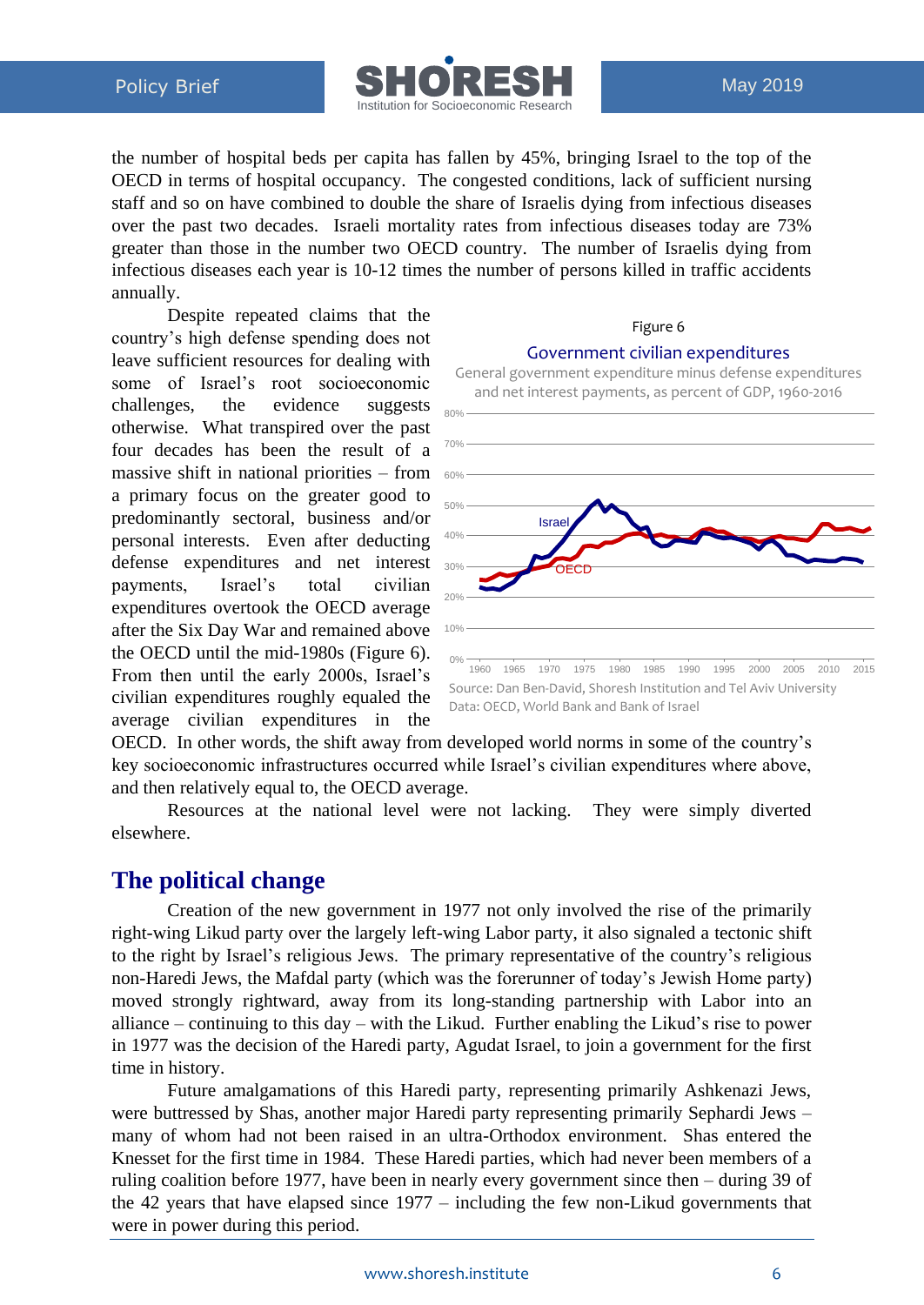

The presence of the religious and Haredi parties in successive Israeli governments helped propel the shift in national priorities. Major expenditures in the West Bank, Golan, Sinai and Gaza (Israel has since left the latter two) were accompanied by substantial transfers of funds to Haredi interests ranging from increases in welfare assistance to subsidization of Haredi schools that prevent education in core curriculum subjects beyond eighth grade to the fastest growing – by far – population group in Israel.

The impact on the Haredim, for example, did not take long to materialize. In just one decade, while fertility rates in all other population groups fell sharply (Muslims and Druze) or slightly (non-Haredi Jews and Christians), Haredi fertility rates rose by a full child (Figure 7). The average number of children per Haredi woman



Figure 7

Source: Dan Ben-David, Shoresh Institution and Tel Aviv University Data: Central Bureau of Statistics and Hleihel (2018)

increased from 6.05 in 1980 to 7.07 children by 1990 (Hleihel, 2018). Haredi fertility rates reached 7.42 children per woman a decade later, in 2000, before leveling off.

At the same time, employment rates among prime working age (35-54 year old) Haredi men plunged from over 80% in the late 1970s to under 40% in the early 2000s (Figure 8). As a point of reference, employment rates among prime working age non-Haredi men – both Jewish and Arab – with academic degrees remained relatively steady at around 90% for most of this period. In fact, the drop in employment among Haredi men mirrored the decline among non-Haredi men with little or no Figure 8

education.

The structural changes that are an inherent part of the economic growth process manifest themselves in a continuous increase in demand for educated and skilled individuals – with a flip side, a relative decline in demand for poorly educated and unskilled persons. While the education received by Haredi men continued to remain at the eighth grade level, at best, Israel's economy had grown and the demand for such individuals plummeted. The combination of insufficient education and the accompanying increases in governmental transfers and aid to the Haredi community led more and more prime working age Haredi men to choose lifestyles of non-work.

While men with 0-4 years of education had comprised roughly a quarter



\*\* 1970-1978 includes haredim, After 1979 excludes haredim

Source: Dan Ben-David, Shoresh Institution and Tel Aviv University Data: Central Bureau of Statistics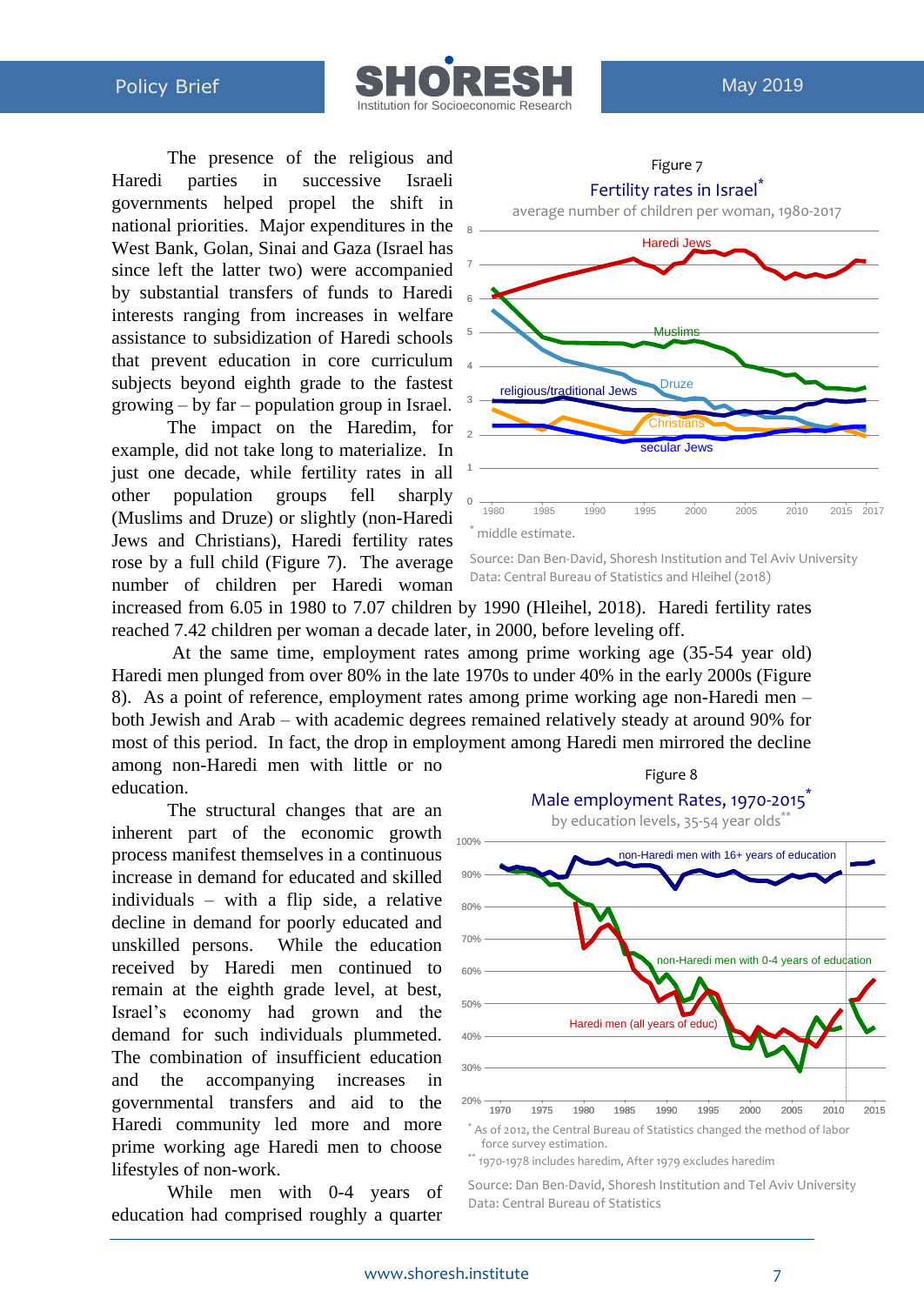

of Israel's prime working age male population in 1970, that share dropped to a tiny and relatively insignificant number in the 2000s. However, the opposite scenario occurred among the Haredi men, with that society's population increasing exponentially during these decades.

The major intifada-related recession of the early 2000s led to massive cuts in welfare benefits that forced many poorly educated Israelis to enter the labor force for the first time (Ben-David 2016). Employment rates among the least educated – among them, Haredim – rose in the aftermath of the cuts. However, their lack of skills and their very poor education were not supplemented in very meaningful ways.

As Israel emerged from its serious recession, there has been a partial rebound in welfare benefits. Consequently, Haredi fertility rates, which had fallen to fewer than seven children per woman, have been rising steadily over the past decade, recently surpassing the seven child mark once again (Figure 7). Employment among Haredi men also stopped rising after 2015, and has even begun to decline recently (Central Bureau of Statistics 2019).

Inundation of the labor market with poorly educated persons has taken its toll on Israel's economy. Labor productivity (defined as GDP per hour worked) in Israel is among the lowest in the developed world (Ben-David and Kimhi, 2017b). As if this were not enough, labor productivity in the "Start-up Nation" has been falling 40 further and further behind the G7 countries who lead the developed world for decades (Figure 9). Labor productivity growth in Israel has averaged 1.25% a year since 1974, compared with 1.69% on average for the G7 countries. This nearly half a percentage point difference in growth rates each year has compounded the disparity over the decades, with the productivity gap between the G7 and Israel rising over three-fold since the mid-1970s.



Source: Dan Ben-David, Shoresh Institution and Tel Aviv University Data: OECD, Central Bureau of Statistics, Bank of Israel

The low amount produced per hour in Israel – despite a share of the workforce belonging to the cutting edge part of the developed world  $-$  is indicative of the very large share of poorly skilled persons in Israel that is dragging average productivity lower and lower below the leading developed countries. Low productivity yields low wages, and that brings up another aspect to this problem. With so few Israelis earning sufficient incomes, the burden of direct taxes has been placed disproportionately on the country's better educated and skilled. While the top two income deciles in the OECD shouldered 50% of the total income tax and social security payments in 2011 (the most recent data available), the top 20% in Israel accounted for 65% of the direct taxes.

Narrowing the focus to income tax alone (Figure 10), 92% of all income tax revenue in 2017 came from Israel's top two income deciles (as a frame of reference, the average annual gross income of an earner in the ninth income decile was \$62,500 in 2017). The bottom 50% of the population was too poor to even reach the bottom rung of the income tax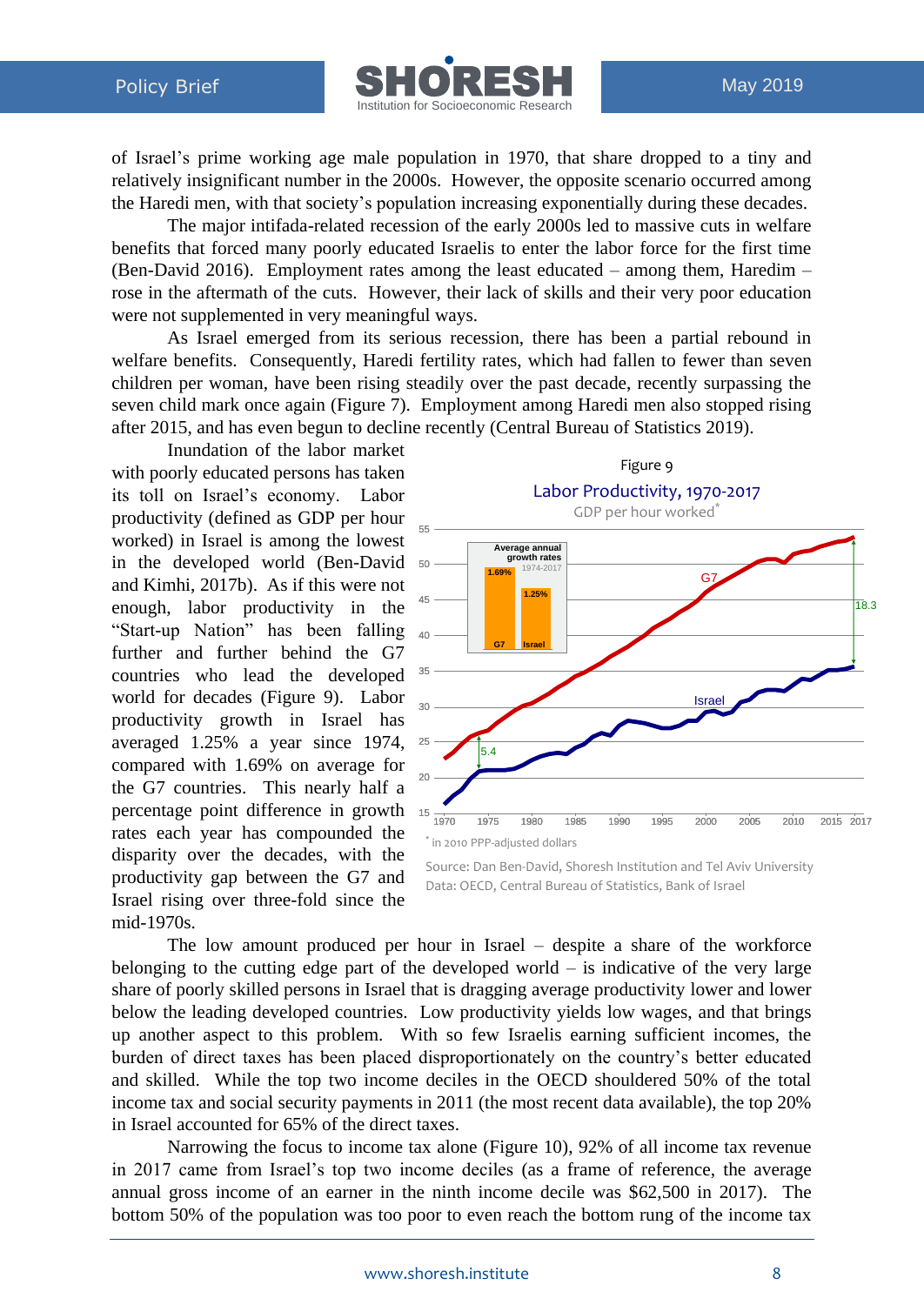

ladder and paid no income tax. The share of total income tax paid by the top two deciles is up from 83% in 2000. This is equivalent to where the United States – another outlier OECD country – is in recent years. However, the amount of income tax paid by the top 20% of earners in the U.S. population amounted to 6.6% of GDP. In Israel, the income tax burden on the top two income deciles is substantially heavier, reaching 10.7% of GDP.

With the steadily rising gap in labor productivity having an impact on what Israelis could earn in the leading developed countries relative to what they earn in Israel, and having an increasingly heavy direct



Figure 10

Source: Dan Ben-David, Shoresh Institution and Tel Aviv University Data: Finance Ministry and the Center for Federal Tax Policy

tax burden placed on their shoulders, it should come as no surprise that a rising number of educated and skilled Israelis are leaving the country – only hastening an already evolving demographic process. For every Israeli academic returning to Israel in 2014, over two and a half academics emigrated (Ben-David, 2019 – forthcoming). By 2017, this number had risen to over four and a half academics leaving for every one that returned. While the overall numbers of emigrating Israelis are still not particularly high in relation to the entire population, these numbers are taking an ever more meaningful bite out of the most educated Israelis.

## **Looking ahead**

Israel's rapidly changing demographic picture is best captured by Figure 11. Although Haredim comprise just 7% of the 20+ age group in Israel, their children account for almost one-fifth of 0-14 year olds. In the current political environment, neither the right-religious nor the center-left blocs consider forming a government without the Haredim. Of the Haredim's many ultimatums for joining a coalition, probably none is more foreboding for the future of Israel than the demand that their children – primarily the boys – be deprived of their basic right to a core education that could enable them to have occupational options as adults. No other developed country allows such a violation of its mandatory education requirements.

If the current political environment provides extremely limited options, one can only imagine how constricted the political possibilities will be when today's children become adults. As if this were not enough,



Figure 11

Source: Dan Ben-David, Shoresh Institution and Tel Aviv University Data: Central Bureau of Statistics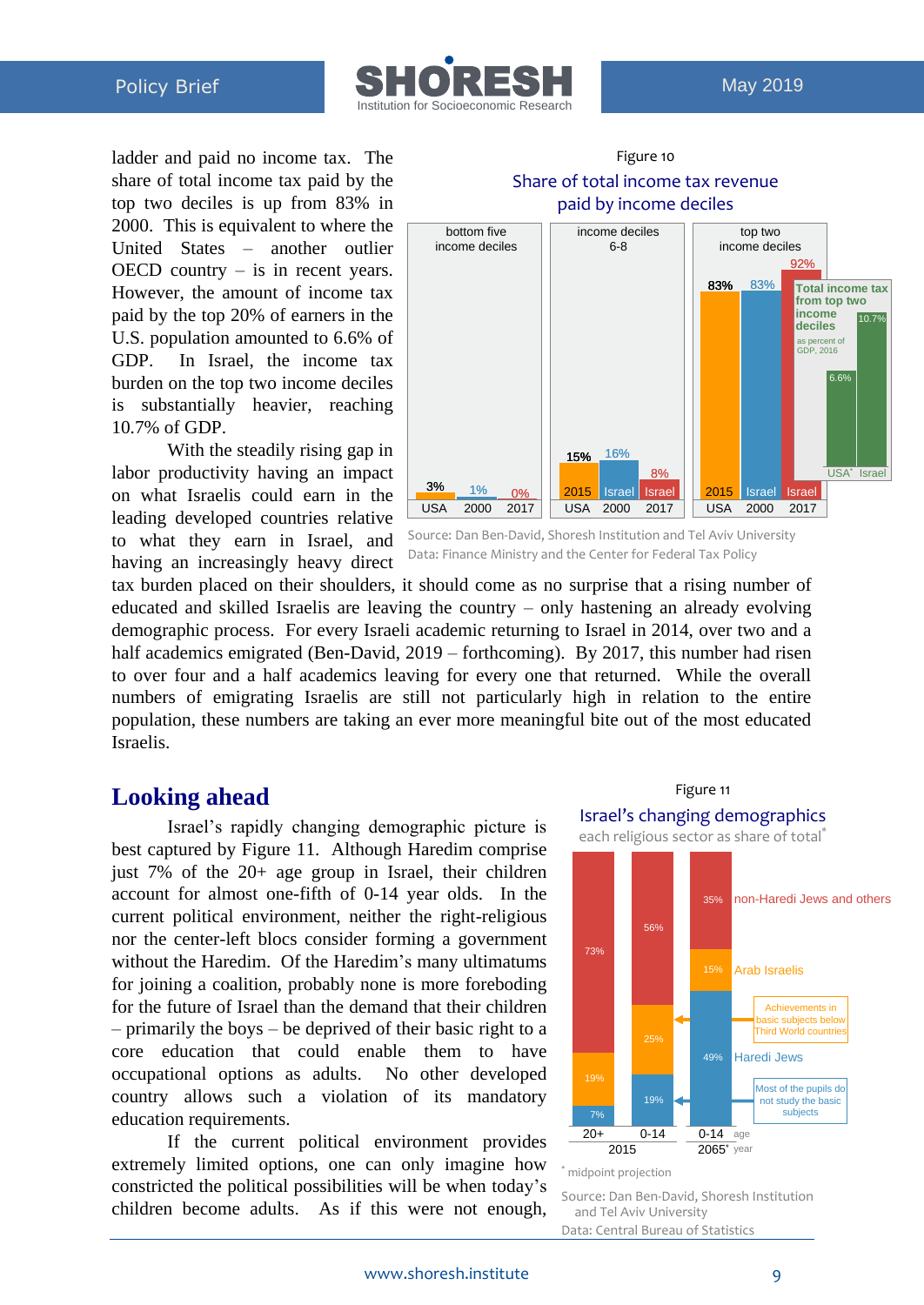

demographic projections by the Central Bureau of Statistics forecast that in just two generations, nearly one-half of Israel's children will be Haredim.

Aside from the plethora of implications that such a population mix will have on the fabric of Israeli society, there is also the untenable economic aspect that the current vision of the future holds. If the Haredim don't study what they need as children, who will be the physicians that will provide future medical care and who will be the engineers that will maintain the modern economy – not to mention, where will the resources to care for the evergrowing needy population come from?

Many Israelis tend to downplay the seriousness of the looming risks. They point to the growing exposure of the Haredim to the outside world that Haredi leaders are so desperately trying to limit. The swelling ranks of Haredim seeking a higher education provide an oft-cited example of increasing awareness among them for the need of an education. Haredi leaders claim that the rigorous Yeshiva training allows boys to circumvent the standard educational process of receiving an adequate core education as children. This claim flies directly in the face of empirical evidence spearheaded by the pioneering work by Nobel Laureate James Heckman, who showed that the earlier one receives a good education, the greater the economic returns later in life – and vice versa.

There are no shortcuts in life. When a Haredi boy does not learn any science or English whatsoever, while even the most rudimentary math and other core education is terminated after eighth grade, then the vast majority have no chance at ever reaching the

types of positions so fundamental for the existence of a modern economy. Thus, while the number of Haredim studying towards an academic degree has risen from 4,000 in 2009 to just under 10,000 65% in recent years, extremely high dropout rates have ensued. As a result, the share of prime working age Haredi men actually receiving a degree (Figure  $12$ ) – even from the very low quality colleges that most attend – has remained unchanged since the early 2000s (among women, there has been a slight increase in recent years). In the United States, where Haredim are not allowed to deprive their children of a core curriculum, the 25% share of Haredi adults with an academic degree is over twice the 12% rate in Israel.



Data: Central Bureau of Statistics

A potentially saving grace from the 2019 elections is Israel's return to two large parties who together possess a majority in the Knesset. While the current election outcomes may have been due to the extremely polarized views on Benjamin Netanyahu, the upshot provides a possible roadmap for the future. Most Israelis voted for two parties that are ostensibly not too different from one another with regard to Israel's overarching domestic challenges.